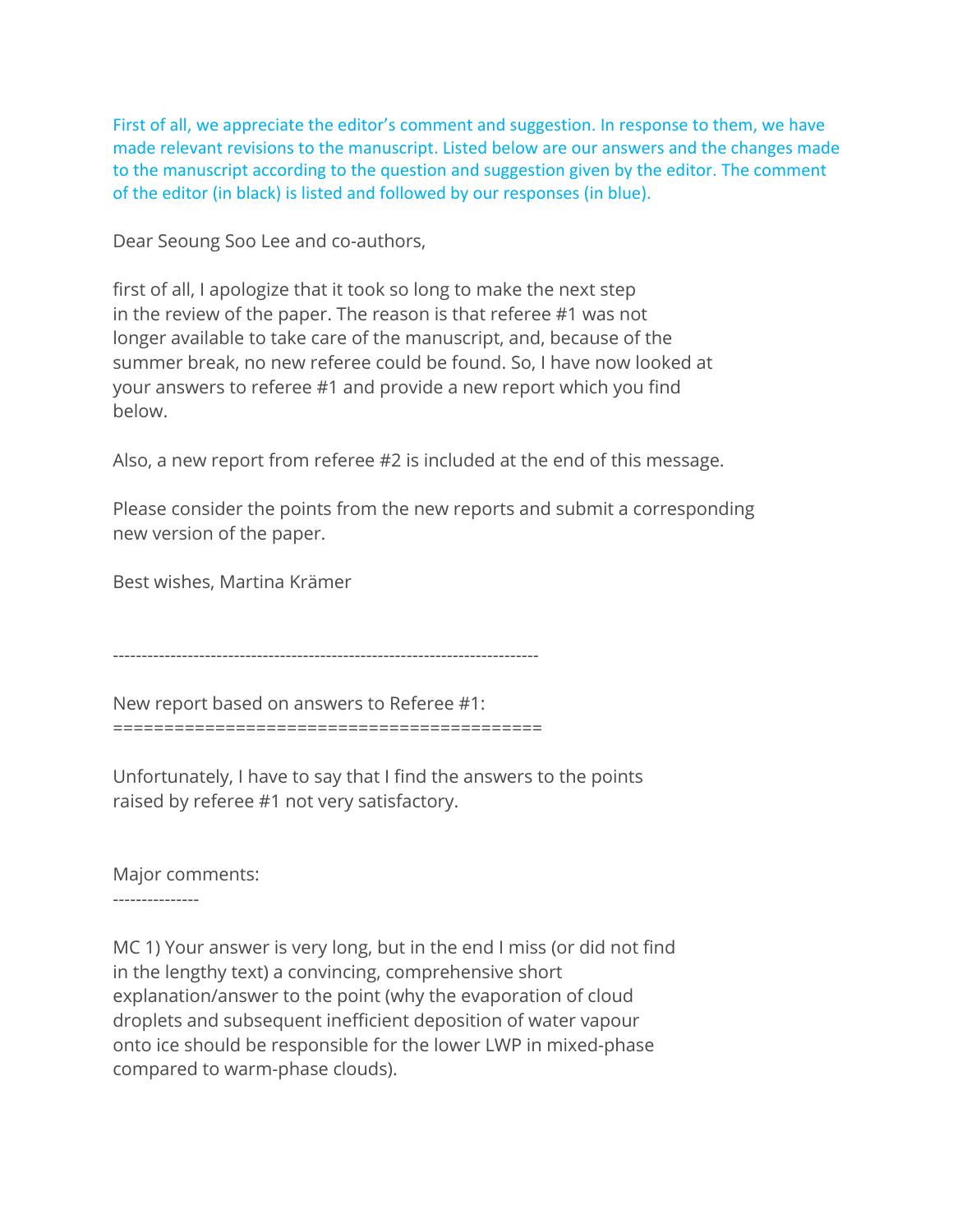In the reviewer's comment that this editor's comment is about, we thought the reviewer strongly questioned how evaporation occurs with inefficient deposition. We believed that the occurrence of evaporation with inefficient deposition in our results is the main reason why the reviewer is not able to trust our finding that the evaporation and inefficient deposition are responsible for the lower water path (WP) in mixedphase clouds compared to warm-phase clouds. This is why in our response to the reviewer's comment during the first review, we focused on explaining how evaporation occurs with inefficient deposition, as the reviewer phrases, in the mixed-phase clouds in the control run; here WP is the sum of liquid water path (LWP) and ice water path (IWP).

In our previous response to the reviewer's comment, we aim to convince the reviewer that deposition is not inefficient (when it comes to the control run itself) and is large enough to induce evaporation in the control run. In addition, we explained the theoretical background that even though deposition is inefficient, evaporation occurs based on Korolev and Mazin (2003; JAS) (see our response to this reviewer's first major comment during the first review for details of the occurrence of evaporation).

As explained in Section 4.1.1 in the manuscript, we hypothesized that the evaporation of droplets and low cloud ice number concentration (CINC) are the reason why WP is lower in the mixed-phase clouds in the control run than in the warm-phase clouds in the control-noice run. As described in Section 4.1.1 in the manuscript, the evaporation of droplets reduces cloud droplet number concentration (CDNC). This subsequently reduces condensation and thus LWP as compared to that in the control-noice run, considering that condensation occurs on the surface of droplets and microphysically, more integrated surface area of droplets favors more condensation. Note that lower CDNC tends to provide less integrated surface area of droplets, favoring less condensation. Deposition and thus IWP exist only in the control run but not in the control-noice run, hence, the presence of deposition and that of IWP compensate for the reduction in condensation and that in LWP, respectively, and thus compensate for the reduction in WP, as compared to WP in the control-noice run, due to the reduction in condensation and LWP in the control run. This compensation by deposition and IWP is not large enough to compensate for the reduction in condensation and LWP entirely, leading to lower WP in the control run than in the control-noice run (see Section 4.1.1 for details).

We hypothesized that the insufficient compensation by deposition and IWP is associated with low CINC, based on the fact that microphysically, the surface of ice crystals is where deposition occurs and more integrated surface area of ice crystals favors more deposition. Note that lower CINC tends to provide less integrated surface area of ice crystals, favoring less deposition. We hypothesized that due to low CINC,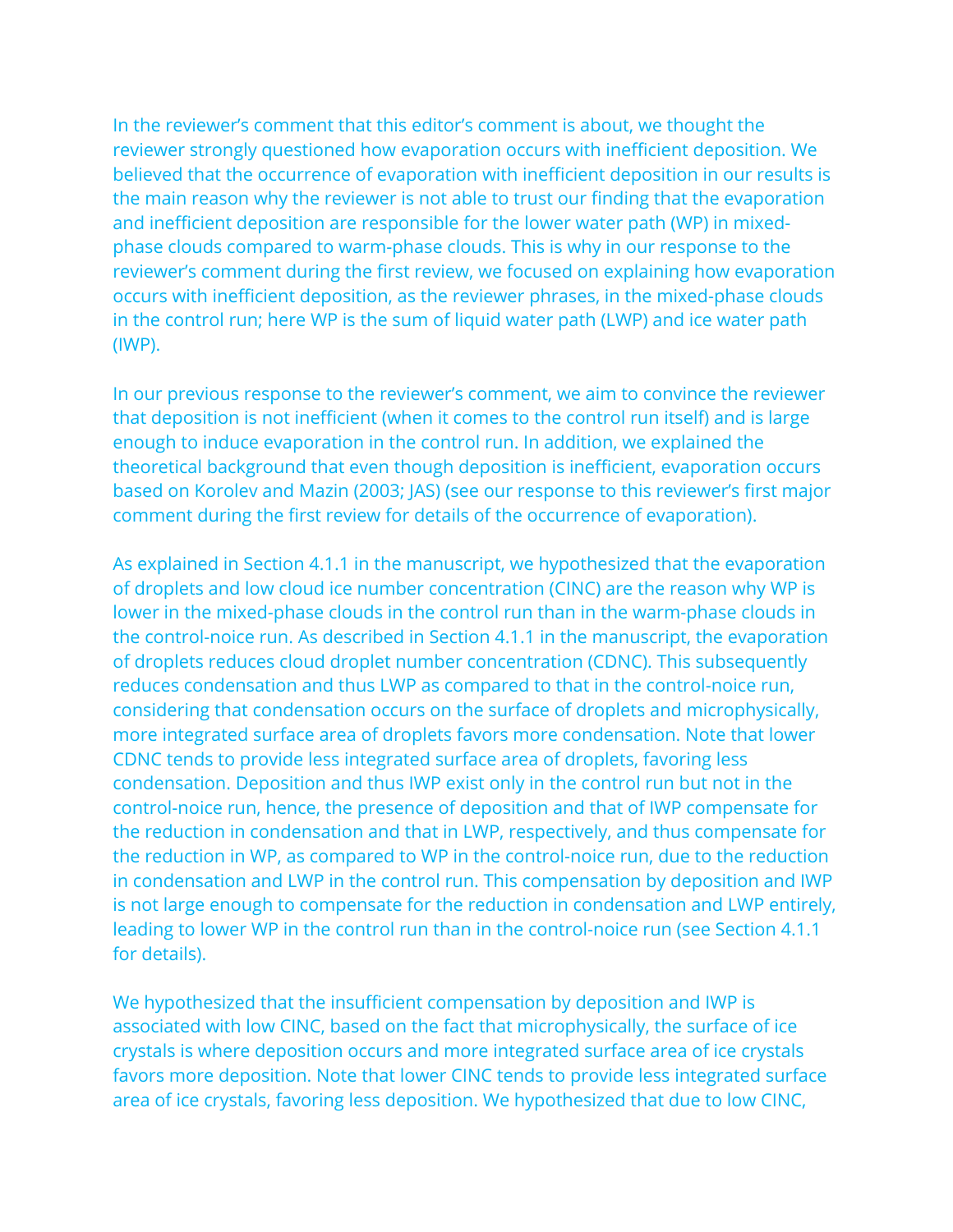water vapor is not able to find enough integrated surface area of ice crystals, and this leads to a situation where deposition and IWP are not large enough to compensate for the reduction in condensation and LWP, respectively, entirely in the control run. This in turn leads to lower WP in the control run than in the control-noice run.

To prove the hypothesis about the insufficient compensation by deposition and IWP due to low CINC, we repeated the control run by increasing INP, as a way of increasing CINC, by a factor of 10 and 100. The repeated run with the increase in INP by a factor of 10 (100) is referred to as the INP-10 (INP-100) run as described in the manuscript.

As described in Section 4.1.2 in the manuscript, increasing INP and associated CINC lead to increasing deposition in the INP-10 and INP-100 runs as compared to those in the control run. This increasing deposition in turn induces increasing updraft intensity, which establishes a positive feedback between deposition and updrafts. This feedback in turn enables cloud-top height in the INP-100 run to be similar to that in the controlnoice run by making air parcels with stronger updrafts go up more in the INP-100 run as compared to air parcels in the control run. The stronger updrafts and associated feedback between updrafts and deposition enable deposition and IWP to increase further in the INP-100 run as compared to those in the control run and this results in the similar WP between the INP-100 and control-noice runs (see Section 4.1.2 for details).

By analyzing results from the simulations (i.e., the control, INP-10 and INP-100 runs), it is found that low CINC in the control run leads to insufficient deposition, in turn leading to its weaker feedbacks with updrafts and weaker updrafts involving lower cloud-top height in the control run as compared to those in the control-noice run. This induces much lower WP in the control run than in the control-noice run.

I also miss a clear statement about whether, what and where something has been changed in the paper?

Authors' argument here particularly about the role of CINC in deposition and feedbacks between deposition and updrafts was already made to address the other reviewer's comments and accordingly, text was revised and added as follows during the first review:

### (LL697-718 on p23-24)

As seen in Figure 9a, the enhanced average WP in the INP-100 (INP-10) run reaches 91% (53%) of that in the control-noice run, while the average WP in the control run accounts for only ~30% of that in the control-noice run. Associated with the enhanced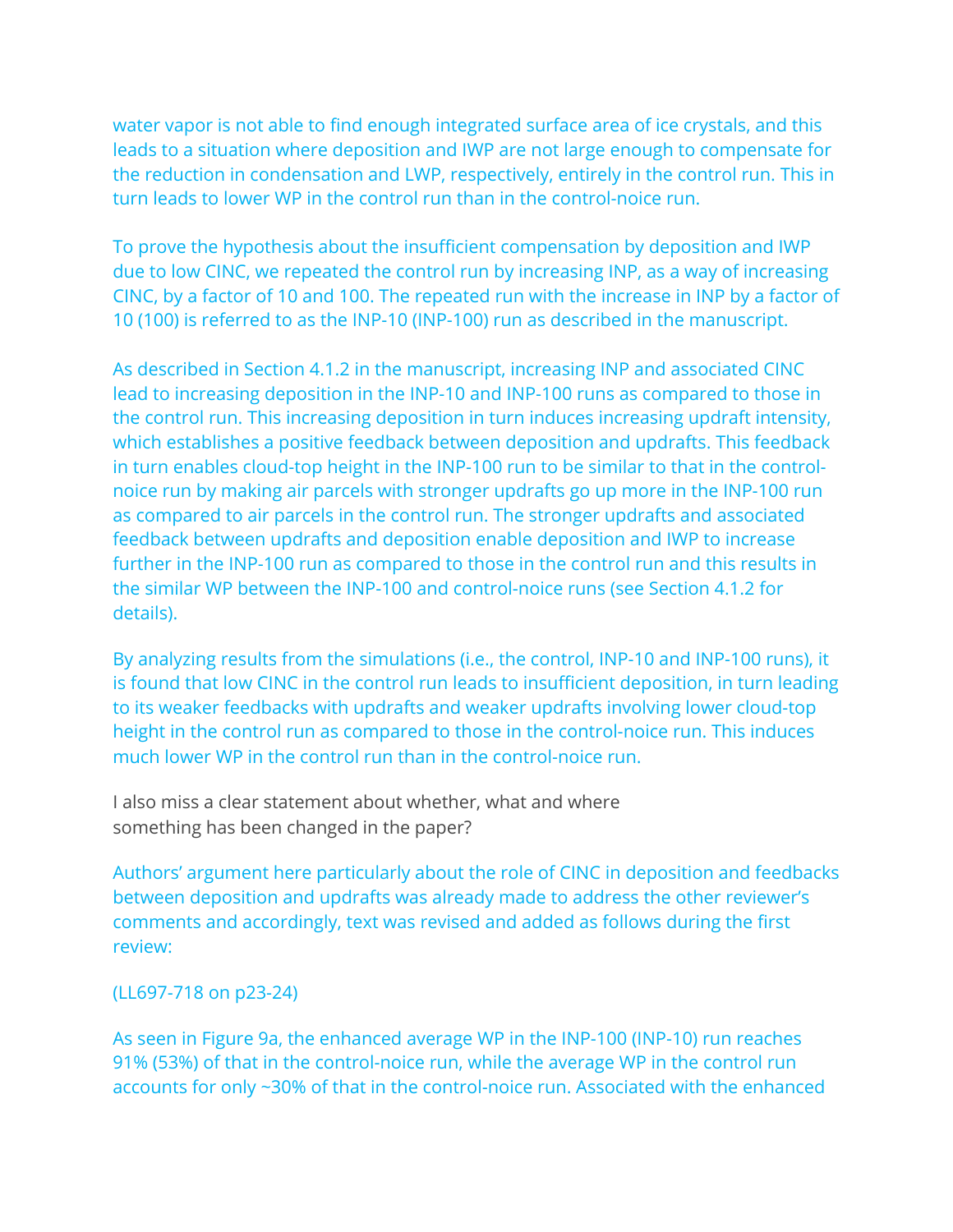average WP, the average cloud fraction over time steps with non-zero cloud fraction increases from 0.92 in the control run to 0.97 (0.94) in the INP-100 (INP-10) run. Accompanying this is that the time- and domain-averaged updraft mass flux in the INP-100 (INP-10) run over the whole simulation period reaches 95% (78%) of that in the control-noice run, while the average updraft mass flux in the control run accounts for only ~50% of that in the control-noice run. The average cloud-top height over grid columns and time steps with non-zero cloud-top height in the INP-100 (INP-10) run, particularly over the initial stage between 00:00 LST and 20:00 LST on January 12th, reaches 92% (80%) of that in the control-noice run. Hence, the increasing deposition in the INP-10 and INP-100 runs involves its positive feedbacks with dynamics (i.e., updrafts). This eventually enables air parcels in the INP-100 run to have stronger updrafts than those in the control run and thus to go up nearly as high as those in the control-noice run. Through the positive feedbacks between the increasing deposition and dynamics, increasing dynamic intensity with the increasing vertical extent of air parcels or clouds in turn enables deposition and IWP to further increase, resulting in the similar WP and cloud fraction between the INP-100 and control-noice runs. Here, comparisons among the control, INP-10 and INP-100 runs confirm the hypothesis that ascribes much lower WP in the control run than in the control-noice run to the CINCrelated inefficient deposition in the control run.

MC 2) Again your answer is very long, and you write a lot about the role of entrainment, but the question was if changes in sedimentation rates in the presence of ice crystals or changes in cloud fraction could be responsible for the for the lower LWP in mixed-phase compared to warm-phase clouds.

To examine the role played by the sedimentation of ice particles (i.e., ice crystals, snow aggregates, graupel and hail) in the lower WP in the mixed-phase clouds in the control run than that in warm-phase clouds in the control-noice run, the control run is repeated by setting the fall velocity of ice particles to zero; this is also motivated by the other reviewer's comments during the first review. The repeated run is the control-nosedim run. The time- and domain-averaged IWP, LWP and WP are 11 (14), 7 (5) and 18 (19)  $g$  m<sup>-2</sup>, respectively, in the control (control-no-sedim) run. The presence of the sedimentation of ice particles decreases IWP and increases LWP as compared to the situation with no sedimentation of ice particles as seen in comparisons between the control and control-no-sedim runs. However, the average WP in the control-no-sedim run is still much lower than WP, which is 55 g  $m<sup>2</sup>$ , in the control-noice run. Hence, the lower WP in the control run than in the control-noice run does not depend on whether the sedimentation of ice particles (including ice crystals) is present in the mixed-phase clouds in the control run. This indicates that the sedimentation of ice particles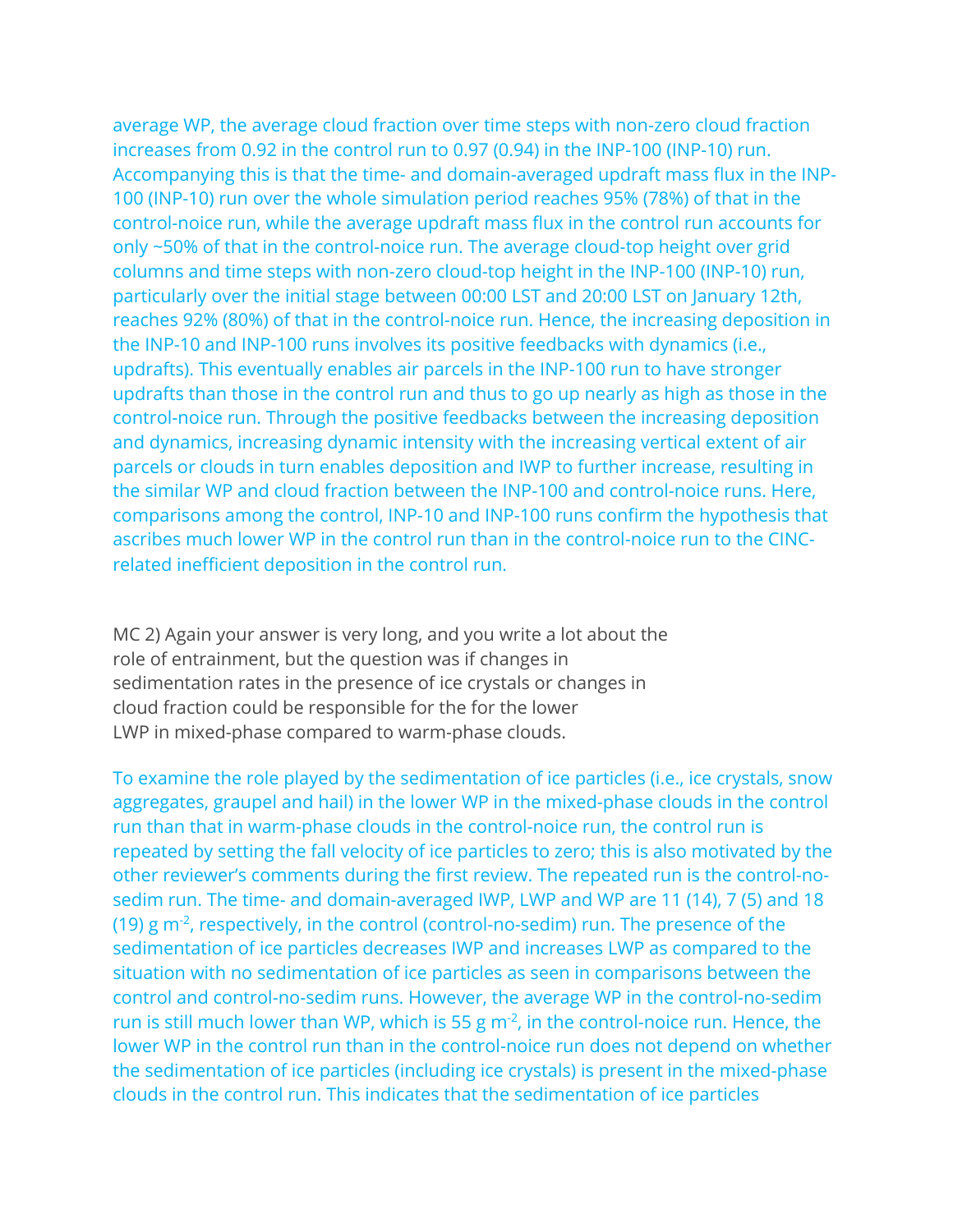(including ice crystals) is not a factor that causes the lower WP in the control run than in the control-noice run.

To further examine the role played by the sedimentation of hydrometeors in the lower WP in the mixed-phase clouds in the control run than that in warm-phase clouds in the control-noice run, the control run is repeated again by setting the fall velocity of both of ice and liquid particles (i.e., droplets and rain drops) to zero. The repeated run is the control-no-sedim-ice-liq run. The time- and domain-averaged IWP, LWP and WP are 11 (15), 7 (9) and 18 (24)  $g$  m<sup>-2</sup>, respectively, in the control (control-no-sedim-ice-liq) run. The presence of the sedimentation of both of ice and liquid particles decreases both of IWP and LWP as compared to the situation with no sedimentation of both of ice and liquid particles as seen in comparisons between the control and control-no-sedim-iceliq runs. However, the average WP in the control-no-sedim-ice-liq run is still much lower than WP, which is 55 g m<sup>-2</sup>, in the control-noice run. Hence, the lower WP in the control run than in the control-noice run does not depend on whether the sedimentation of both of ice and liquid particles is present in the mixed-phase clouds in the control run. This indicates that the sedimentation of both of ice and liquid particles is not a factor that causes the lower WP in the control run than in the control-noice run.

Here, we want to clarify that cloud fraction is a byproduct of cloud processes such as microphysical, dynamic and thermodynamic processes, but not a factor that controls those processes. Keeping this in mind, as explained in our response to the first comment by the editor here, due to insufficient deposition, updrafts are much weaker in the control run than in the control-noice run. Associated with this, the amount of cloud mass, which is produced by updrafts and represented by WP, is much lower in the control run than in the control-noice run. We believe this greater amount of cloud mass leads to higher cloud fraction in the control-noice run than in the control run, but not the other way around. Stated differently, weaker updrafts due to insufficient deposition, as detailed in our response to the first comment above, are the cause of lower cloud fraction in the control run, but lower cloud fraction is not the cause of weaker updrafts and associated insufficient deposition in the control run.

Also here I miss a clear statement about whether, what and and where something has been changed in the paper?

The simulations with no sedimentation of ice particles were already described in Section 4.1.3 which was added to respond to the other reviewer's comment during the first review. To respond to the editor's comment here, the above-described control-nosedim-ice-liq run is additionally performed and its description is added to Section 4.1.3 as follows: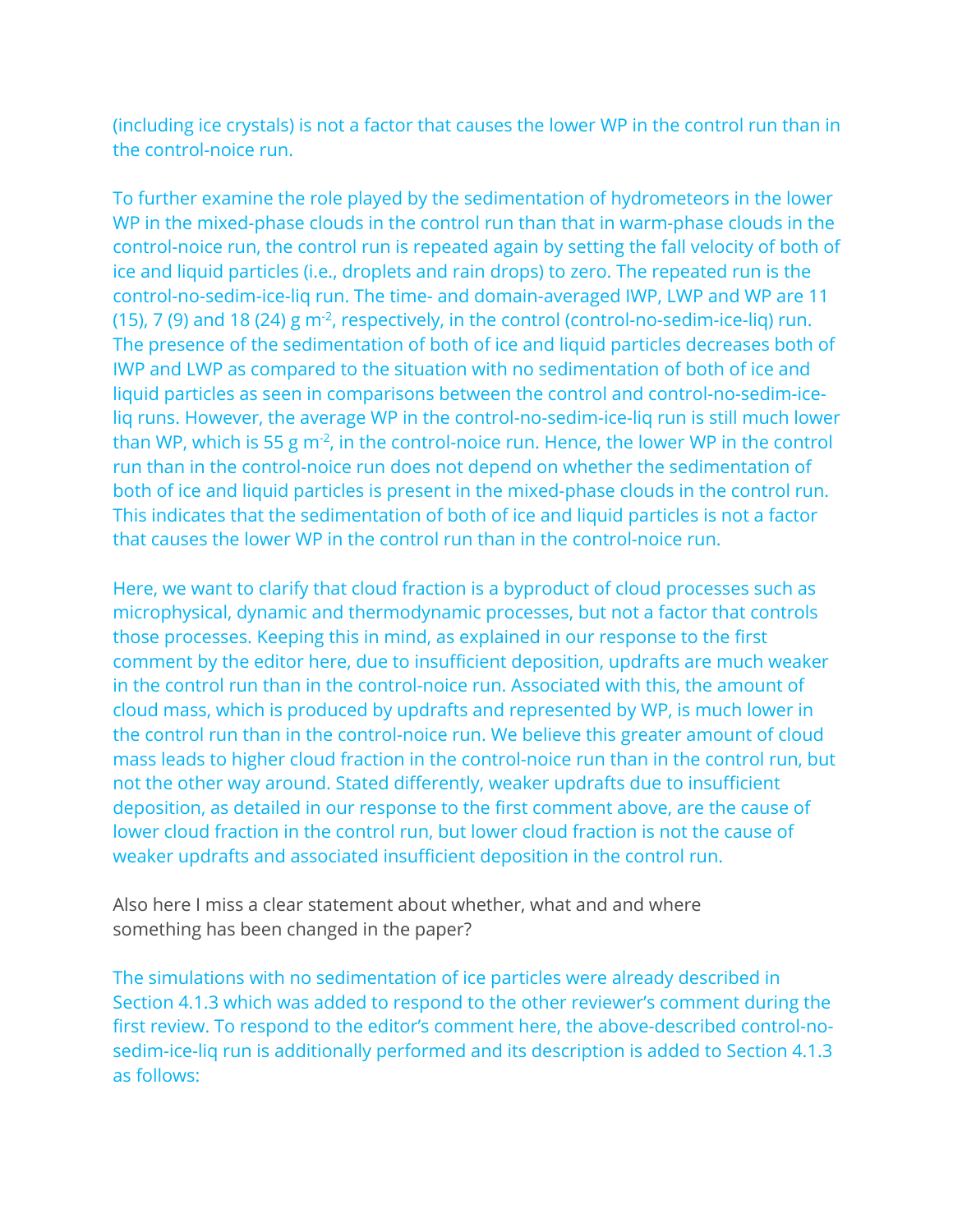# (LL769-781 on p26)

To further examine the role played by the sedimentation of hydrometeors particularly in the lower WP in the control run than that in the control-noice run, the control run is repeated again by setting the fall velocity of both of ice and liquid particles to zero. The repeated run is the control-no-sedim-ice-liq run. The time- and domain-averaged IWP, LWP and WP are 11 (15), 7 (9) and 18 (24) g m<sup>-2</sup>, respectively, in the control (control-nosedim-ice-liq) run. The presence of the sedimentation of both of ice and liquid particles decreases both of IWP and LWP as compared to the situation with no sedimentation of both of ice and liquid particles. However, the average WP in the control-no-sedim-iceliq run is still much lower than that in the control-noice run. Hence, the lower WP in the control run than that in the control-noice run does not depend on whether the sedimentation of both of ice and liquid particles is present in the control run. This indicates that the sedimentation of both of ice and liquid particles is not a factor that causes the lower WP in the control run than in the control-noice run.

The lower cloud fraction due to weaker updrafts in the control run than in the controlnoice run is indicated as follows:

(LL 613-615 on p21)

The much stronger updrafts produce much larger WP and associated larger cloud fraction in the control-noice run than in the control run after the initial stage (Figure 5a).

Cloud fractions in the control, INP-10 and INP-100 runs are mentioned as follows to indicate the increasing cloud fraction with the increasing updrafts and WP:

## (LL700-702 on p24)

Associated with the enhanced average WP, the average cloud fraction over time steps with non-zero cloud fraction increases from 0.92 in the control run to 0.97 (0.94) in the INP-100 (INP-10) run.

### (LL712-715 on p24)

Through the positive feedbacks between the increasing deposition and dynamics, increasing dynamic intensity with the increasing vertical extent of air parcels or clouds in turn enables deposition and IWP to further increase, resulting in the similar WP and cloud fraction between the INP-100 and control-noice runs.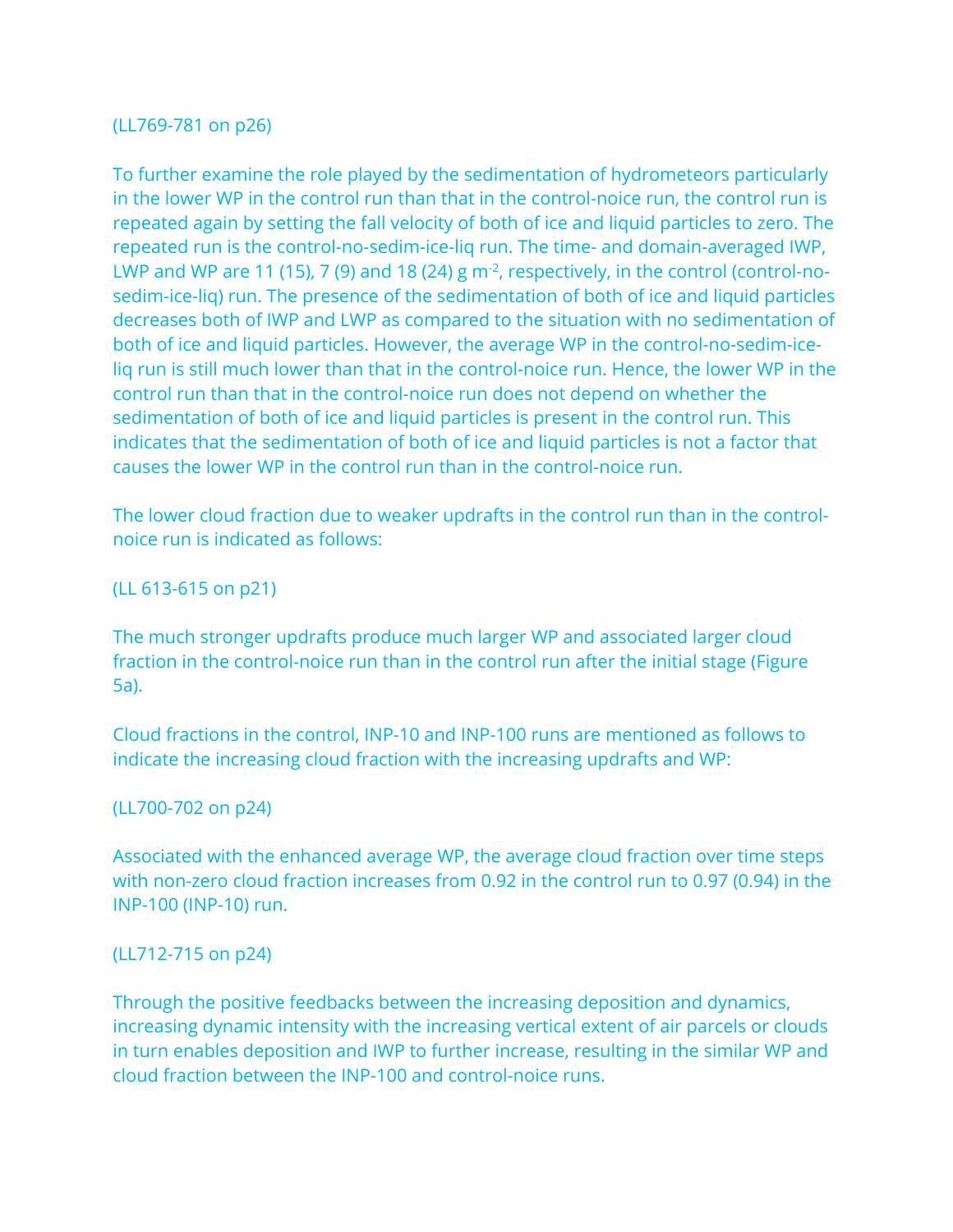### Specific Comments:

------------------

SC 3) This is a point that you might mention in the paper, but I miss a statement about whether, what and where something has been changed?

## The following is added:

### (LL219-234 on p8)

With the advection of aerosols, there is the advection of meteorological conditions. To identify this advection of meteorological conditions in the Seoul area, the vertical distributions of the radiosonde-observed potential temperature and humidity at 03:00 and 15:00 LST on January 12<sup>th</sup> in the Seoul area are obtained and shown in Figure 3. At 03:00 LST on January 12<sup>th</sup> just before when aerosol concentrations start to increase due to the aerosol advection in the Seoul area, there is a stable layer in the PBL whose top is around 1.0 km (Figure 3a). This stable layer is not favorable for the formation of a deck of stratiform clouds. However, after 03:00 LST on January 12<sup>th</sup>, the PBL becomes a well-mixed layer and its top height increases to 1.5 km as seen in comparisons between 03:00 LST and 15:00 LST on January 12<sup>th</sup> in the Seoul area (Figures 3a and 3b). Hence, with advection-induced increases in aerosol concentrations and the associated advection of meteorological conditions, meteorological conditions become favorable for the formation of a deck of stratocumulus clouds in the Seoul area. In this study, we examine how the advection of aerosols affects the observed mixed-phase stratocumulus clouds in the Seoul area and impacts of the advection of meteorological conditions on those clouds are out of scope of this study.

# (LL434-450 on p15)

As mentioned above, impacts of the advection of meteorological conditions, which accompanies the advection of aerosols and associated increases in aerosol concentrations, on the stratocumulus clouds in the Seoul area are out of scope of this study. Hence, there are no differences in synoptic-scale environment or meteorological conditions between the control and low-aerosol runs. This enables the isolation of impacts of the aerosol advection through comparisons between the runs. If impacts of the advection of meteorological conditions were investigated by repeating the control run, with an assumption that meteorological conditions after 03:00 LST on January 12<sup>th</sup> do not evolve and are fixed at 03:00 LST on January 12th, for the purpose of comparing the control run to this repeated run, there would be no or nearly no formation of stratocumulus clouds in this repeated run; this is because there is a stable layer at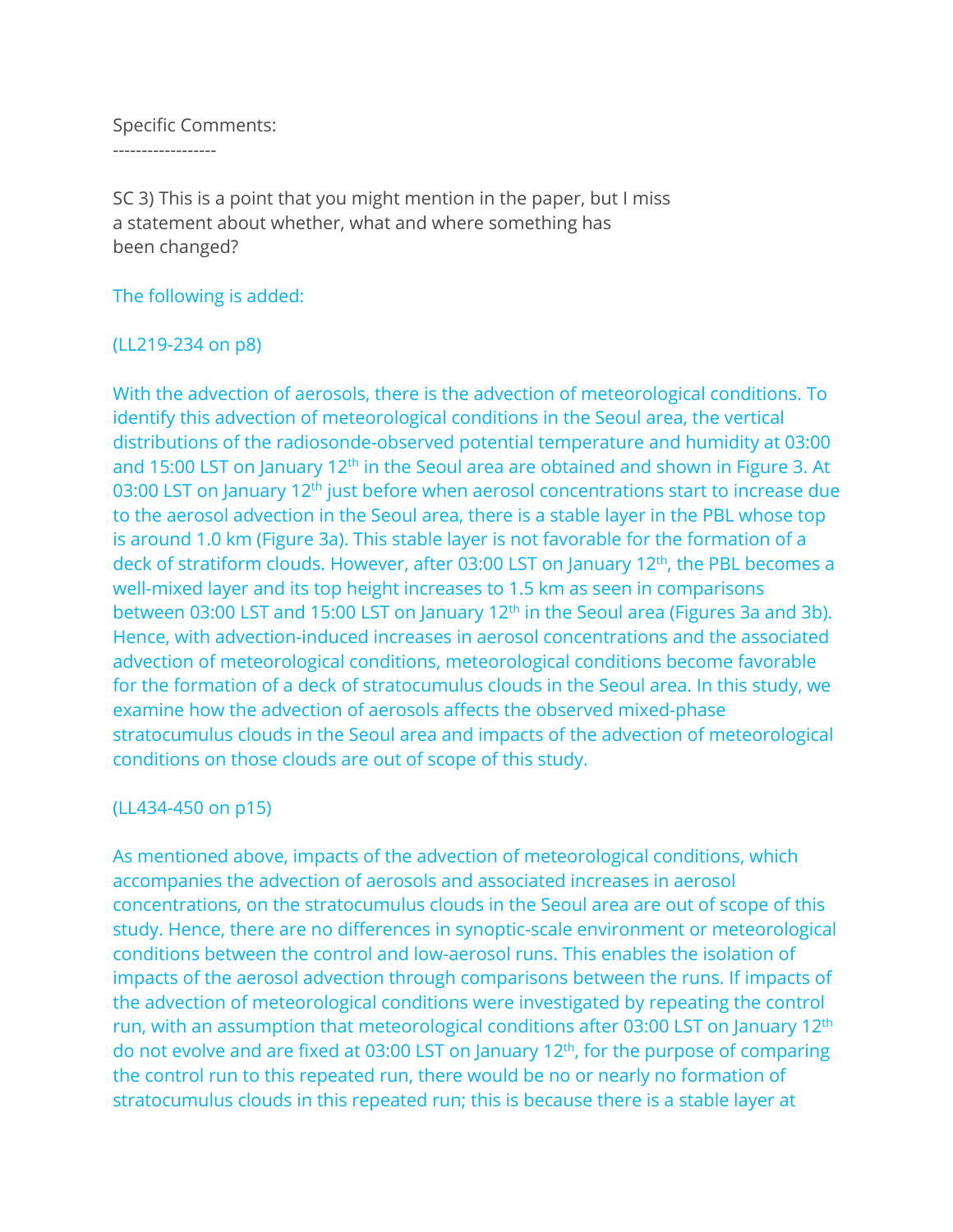03:00 LST on January 12<sup>th</sup>, which is just before the advection of aerosols affects aerosol concentrations in the Seoul area and not favorable for the formation of clouds as described in Section 2. As mentioned in Section 2, the advection of meteorological conditions, which are with advection-induced increases in aerosol concentrations, enables the formation of the stratocumulus clouds in the Seoul area. This study examines impacts of the aerosol advection on those clouds for this given advection of meteorological conditions.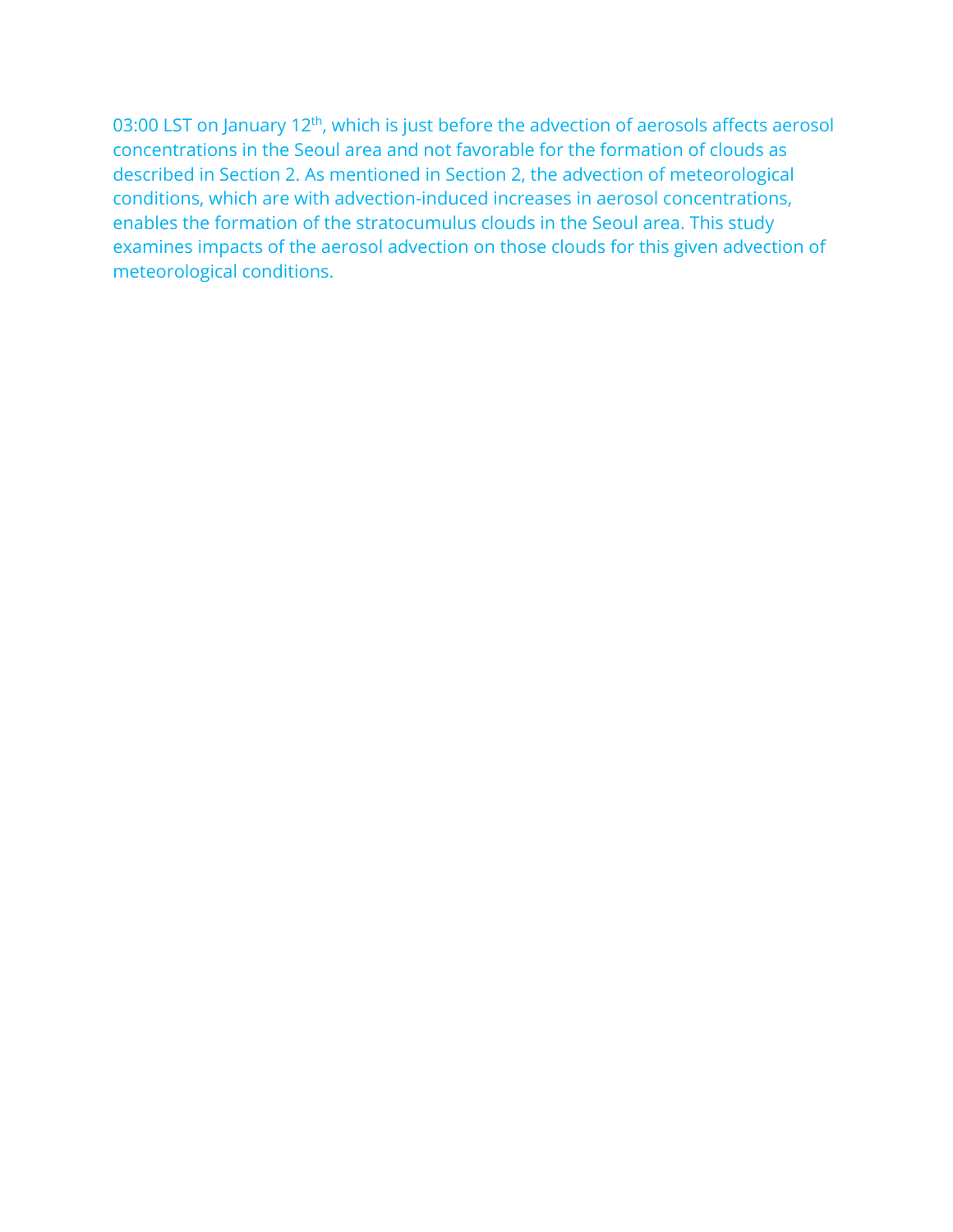First of all, we appreciate the reviewer's comment and suggestion. In response to them, we have made relevant revisions to the manuscript. Listed below are our answers and the changes made to the manuscript according to the question and suggestion given by the reviewer. The comment of the reviewer (in black) is listed and followed by our responses (in blue).

The authors responded to my requests to look at the sedimentation and clearly demonstrated that it is negligible.

The authors also responded in full to my other comments.

I am still unclear about the ice concentrations. The INP concentration is the 0.01 x ccn concentration for the INP base state and equal to the ccn concentration ( $\sim$ 100 per cm3 ?) for the INP-100 case. Given cloud temperatures of -10C to -20C and looking at Lohmann and Diehl suggests that ice crystal concentrations should be of order  $>1$  cm-3. I see that the concentrations in the plot have been changed to per litre but that would mean that only 1 in 1e6 INP have been turned to ice for the INP-100 case.

If the ice concentrations were high (order of several per cm3) i can see how that would mean the sedimentation rate was low. Also, high ice concentrations of several per cm3 (higher than typically observed ice concentrations at -15C) would need to be mentioned in the abstract and conclusions. I think the authors should just discuss why the ice concentrations are so low relative to the abundance of INP when using Lohmann and Diehl compared to what that paper shows.

I think if the authors can clear up the ice number concentrations then it should be fine to go ahead and publish with the caveats mentioned.

We double-checked model codes, model data and codes for a post-processor analyzing model data. We found errors in the post-processor regarding the unit. We corrected those errors, and based on this correction, the unit for CINC is corrected in Figures 6b, 8a, 11a and 11d.

Yes, in the control run (referred to as "CTL") in Lohmann and Diehl (2006), for observed and simulated CDNC of ~50-100 cm<sup>-3</sup> in the temperature between -10 and -20C, CINC can be on the order of magnitude of  $\sim$ 1 cm<sup>-3</sup> as shown in Figure 6 in Lohmann and Diehl (2006). Here, we want to emphasize that CINC on the order of magnitude of  $\gamma$ 1 cm<sup>-3</sup> in CTL in Lohmann and Diehl (2006) is with the INP concentrations, which are dependent only on temperature, with no consideration of the spatiotemporal variation of the INP concentrations. Lohmann and Diehl (2006) have shown that using the INP concentrations, which are empirically obtained based only on temperature, for the INP activation can increase CINC by a factor of ~10 as compared to that when the spatiotemporal variation of the INP concentration, as a result of processes related to aerosols (e.g., aerosol emissions, cloud impacts on aerosols via scavenging processes, aerosol chemical and physical processes and aerosol transportation by wind and turbulence), is considered for the activation, as seen in comparisons between CTL, KAO and MON for CDNC of ~50-100 cm-3 in temperature between -10 and -20C in Figure 6 in Lohmann and Diehl (2006); KAO and MON represent simulations that consider the spatiotemporal variation of the INP concentration in Lohmann and Diehl (2006) (see Lohmann and Diehl (2006) for details of KAO and MON).

Note that in this study, the average CDNC is around 70 cm<sup>-3</sup> in the control run, and this CDNC of ~70 cm-3 is within or near the CDNC range for the temperature range between -10 and -20C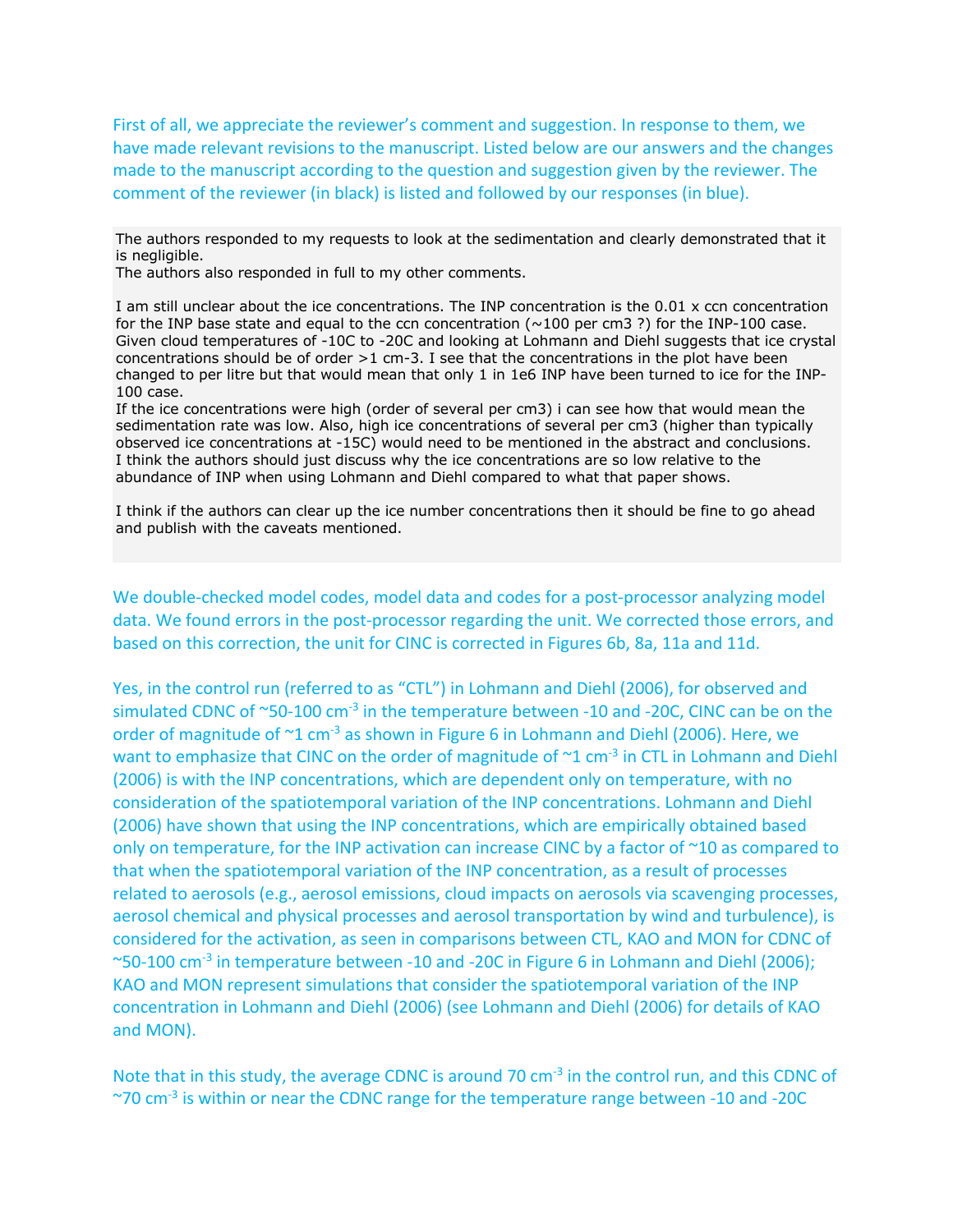in Figure 6 in Lohmann and Diehl (2006). For the similar CDNC in the similar temperature range between the control run in this study and CTL as shown in Figure 6 in Lohmann and Diehl (2006), in the control run in this study, as seen in Figures 6b and 8a, CINC is on the order of magnitude of ~0.1 cm<sup>-3</sup>, while in CTL as shown in Figure 6 in Lohmann and Diehl (2006), CINC is on the order of magnitude of  $\sim 1$  cm<sup>-3</sup>. In the control run in this study, as described in the manuscript, the observed spatiotemporal variation of the INP concentration, as a product of processes related to aerosols, is considered for the INP activation. Based on findings in Lohmann and Diehl (2006), described in the second paragraph above, and the similar CDNC in the similar temperature range between the control run in this study and CTL as shown in Figure 6 in Lohmann and Diehl (2006), discrepancy between CINC on the order of the magnitude of  $\sim$ 0.1 cm<sup>-3</sup> in the control run in this study and that on the order of the magnitude of  $\sim$ 1 cm<sup>-3</sup> in CTL as shown in Figure 6 in Lohmann and Diehl (2006) can be explained by the fact that the control run in this study considers the observed spatiotemporal variation of the INP concentration for the INP activation, while CTL in Lohmann and Diehl (2006) only uses the empirical relation between the INP concentration and temperature for the activation.

CINC on the order of magnitude of  $\sim 0.1$  cm<sup>-3</sup> for CDNC of  $\sim 50$ -100 cm<sup>-3</sup> is also simulated in Gilgen et al. (2018) considering the spatiotemporal variation of the INP concentration, as a result of processes related to aerosols (e.g., aerosol emissions, cloud impacts on aerosols via scavenging processes, aerosol chemical and physical processes and aerosol transportation by wind and turbulence), for the INP activation with no reliance on the empirical dependence of INP concentrations on temperature.

Points here are summarized as follows in summary and conclusions:

### (LL1270-1284 on p42-43)

The average CINC in the control run in this study is on the order of magnitude of  $\sim$ 0.1 cm<sup>-3</sup> and this is an order of magnitude lower than that in the control run in Lohmann and Diehl (2006) for similar temperature and CDNC ranges between the runs. Remember that this study uses parameterizations by Lohmann and Diehl (2006) for the heterogeneous INP activation. In the control run in Lohmann and Diehl (2006), the INP concentrations, which are dependent only on temperature, are used for the INP activation. However, in the control run in this study, instead of obtaining the INP concentrations empirically using the temperature as in Lohmann and Diehl (2006), the observed spatiotemporal variation of the INP concentration is considered for the INP activation. Lohmann and Diehl (2006) have shown that using the INP concentrations, which are empirically obtained based only on temperature, for the INP activation can increase CINC by a factor of ~10 as compared to that when the spatiotemporal variation of the INP concentration, as a result of above-mentioned processes related to aerosols, is considered for the activation. It is believed that this explains the discrepancy in CINC between the control in this study and that in Lohmann and Diehl (2006).

Points here are briefly mentioned as follows in abstract: